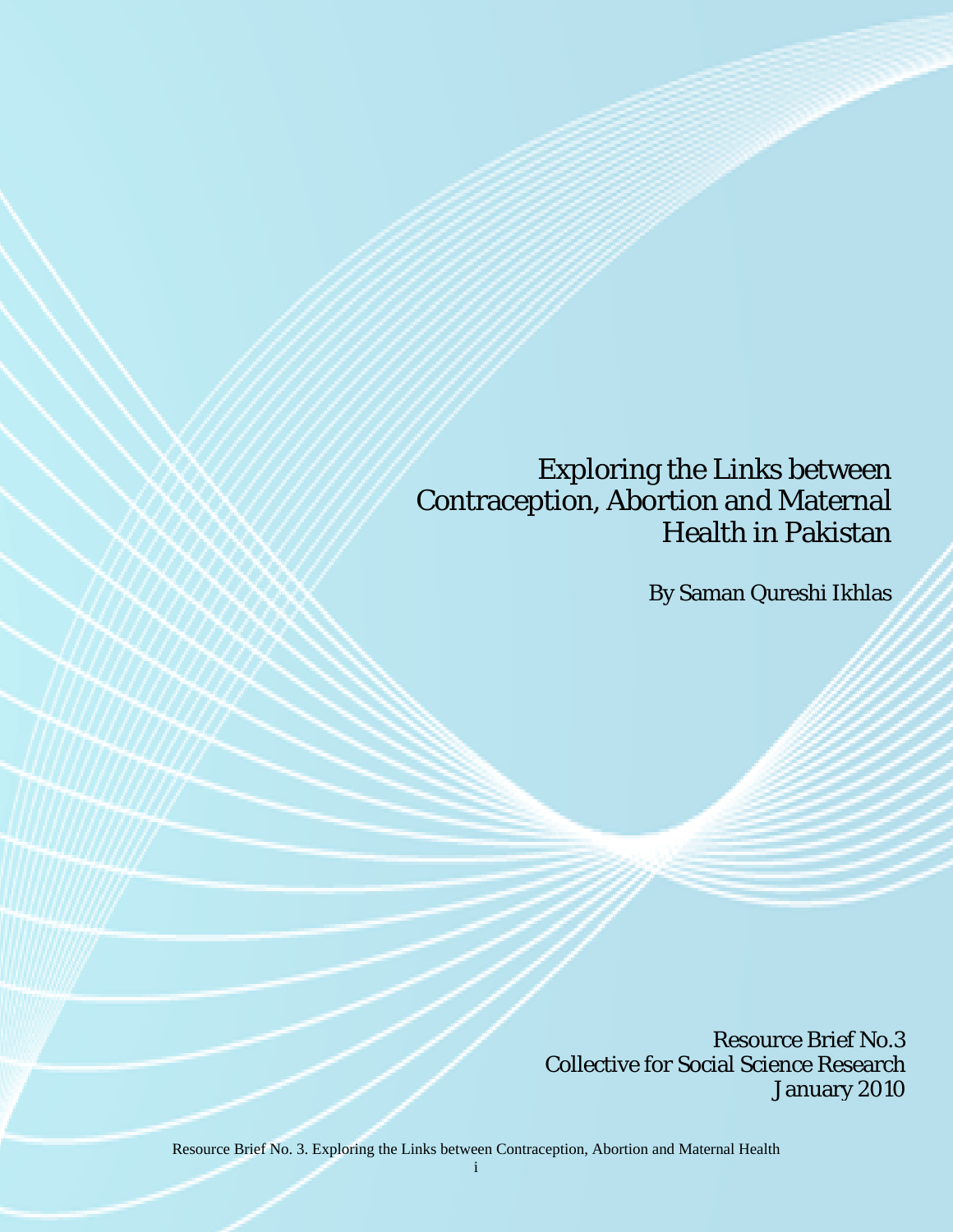## **Exploring the Links between Contraception, Abortion and Maternal Health in Pakistan**

According to the United Nations Population Fund (UNFPA), one in three of all pregnancy and childbirth related deaths can be avoided if women who want to use contraception have access to it. By reducing unwanted pregnancies, use of effective contraception also reduces the need to resort to induced abortion (more importantly unsafe induced abortion)<sup>1</sup>. Based on analysis of data from the recent Pakistan *Demographic Health Survey [2](#page-1-1)006-7<sup>9</sup>*, this note briefly presents the current contraceptive behavior/practice in the country and tries to calculate the potential benefits (in terms of maternal deaths and illnesses prevented) of increasing the national contraceptive prevalence rate (CPR). Recommendations given, stress that policies and programmes must be made within a broader framework that enhances women's agency and access to resources throughout the event cycle that leads to positive maternal health outcomes.

### **Contraceptive use in Pakistan**

The contraceptive prevalence rate (CPR), as reported by the PDHS is around 30%. Out of this 7% were using contraception to space and 23% were using it to cap childbirth. CPR is the lowest in

 $\overline{a}$ 

Balochistan (14%) and the highest in Punjab (33%). Women in urban areas are almost twice as likely to use contraception as women in rural areas. Other factors positively influencing use included women's level of education, urban location, husband's education, socioeconomic status, and number of living children<sup>[3](#page-1-2)</sup>.

According to PDHS (2006-07), nearly 43% of married women did not want anymore children and almost 20% wanted to wait at least two years before having another child, i.e. 63% of the married women should have been using contraception. Given the low CPR, in contrast to this, more than a quarter of the pregnant women (at the time of the survey) were reported to have unwanted pregnancies. Prior research has shown that unwanted pregnancies are the leading cause of induced abortions in Pakistan<sup>[4](#page-1-3)</sup>.

# **Establishing demand**

Unmet need for contraception- women whose last birth or current pregnancy was mistimed or unwanted and who are not using contraception but do not want another child soon or do not want another child at all- in Pakistan is 25% (PDHS 2006-07); 14% for limiting childbirth and 11% for spacing childbirth.

1

<span id="page-1-0"></span><sup>&</sup>lt;sup>1</sup> Bongaarts and Westoff, 2000.<br><sup>2</sup> PDHS is part of a worldwide.

<span id="page-1-1"></span> $2$  PDHS is part of a worldwide Demographic and Health Surveys programme funded by the United States Agency for International Development (USAID) and supported by United Nations Population Fund (UNFPA) and United Nations Children's Education Fund (UNICEF). PDHS 2006-07 is the second such survey conducted in Pakistan under the Ministry of Population Welfare and the National Institute of Population Studies (NIPS). The survey gathers information on fertility levels, family planning, maternal and child health, infant and child mortality, immunization and nutritional status of mothers and children.

<span id="page-1-2"></span><sup>&</sup>lt;sup>3</sup> NIPS and Macro International: Table 5.6, p.59.

<span id="page-1-3"></span>Casterline and Arif, 2003.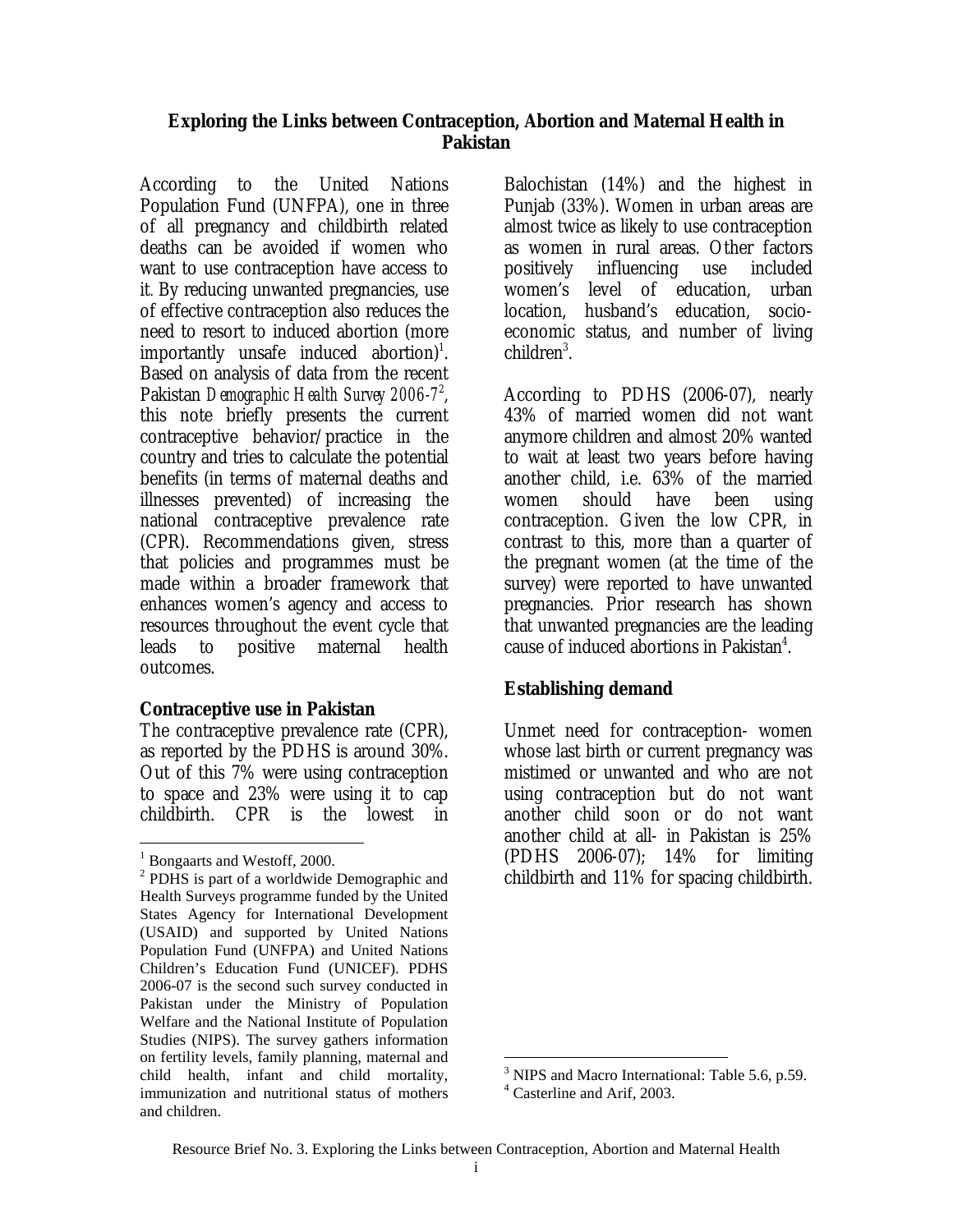Analyzing reasons for the existence of unmet need shows that increasing the CPR will not come about simply by modifying the supply side or through facilitating access. The more obstinate barriers relate to lack of knowledge, misconceptions and to beliefs and attitudes of not only women but also those around them.

**Table 1. Reasons for Non-use among Women with Unmet Need** 

|                                     | <b>Unmet need</b>                |                                  |                  |  |
|-------------------------------------|----------------------------------|----------------------------------|------------------|--|
| <b>Reasons for</b><br>non-use       | <b>Unmet</b><br>need to<br>space | <b>Unmet</b><br>need to<br>limit | Total            |  |
| Up to God                           | 33.8                             | 31.1                             | 32.2             |  |
| Respondent<br>opposed               | 7.0                              | $\overline{5.1}$                 | 5.9              |  |
| <b>Husband</b><br>opposed           | $\overline{20.9}$                | 14.4                             | 17.0             |  |
| Others opposed                      | 0.9                              | 0.9                              | 0.9              |  |
| Religious<br>prohibition            | $\overline{4.3}$                 | $\overline{4.8}$                 | 4.6              |  |
| Knows no<br>method                  | 2.9                              | 0.8                              | 1.6              |  |
| Knows no<br>source                  | 0.9                              | 0.5                              | $\overline{0.6}$ |  |
| <b>Health concerns</b>              | $\overline{3.4}$                 | 6.3                              | 5.1              |  |
| Fear side effects                   | 7.7                              | 10.1                             | 9.1              |  |
| Lack of<br>access/too far           |                                  | $\overline{0.3}$                 | $\overline{0.2}$ |  |
| Cost too much                       | 0.9                              | 2.0                              | $\overline{1.5}$ |  |
| Inconvenient to<br>use              | $0.2\,$                          | 0.5                              | 0.4              |  |
| Interferes with<br>body's processes | 1.1                              | 3.9                              | 2.8              |  |

Data source: PDHS 2006-07, authors' analysis.

# **Agency and Access to Resources**

We have already argued<sup>[5](#page-2-0)</sup> that women do not perceive themselves as having enough **agency** to plan their pregnancies or limit their family size, as evidenced by the reasons cited, in Table 1 above, for nonuse. This means that for many women family planning is still not a choice, or not considered to be a choice. More

 $\overline{a}$ 

dangerously a woman might not even think about family planning until she actually conceives at which point she might decide to terminate the pregnancy. In short, it takes enhanced agency for a woman to exert more decision-making power in the choices made along the event cycle leading to positive outcomes<sup>[6](#page-2-1)</sup>.

Agency is also linked with **access to resources**. Access to resources is another dimension of increasing women's agency, for without adequate information and quality services a woman cannot take the steps required to achieve more positive outcomes in her reproductive life. For example, the PDHS finds that one in five women with unmet need did not use contraception due to knowledge and misconception related factors. These include health concerns, fear of sideeffects, inconvenience, and lack of knowledge regarding method or source of obtaining contraceptives.

This is also borne out by the scant information we have on contraceptive failure rates in Pakistan, which is not covered by the PDHS. The literature review of medical and community studies conducted by the Collective provides evidence to further the argument that unsafe abortions and related complications can be linked with contraceptive failure and/or misuse. Medical researchers conclude that basic family planning counseling must be an integral part of reducing unsafe abortions<sup>[7](#page-2-2)</sup>.

# **Maternal Mortality and Morbidity**

For every 100,000 live births in the country 297 mothers die due to childbirth

<span id="page-2-0"></span><sup>5</sup> Gazdar, 2009

<span id="page-2-1"></span> $^6$  Khan, 2009

<span id="page-2-2"></span> $^7$  Khan, 2009a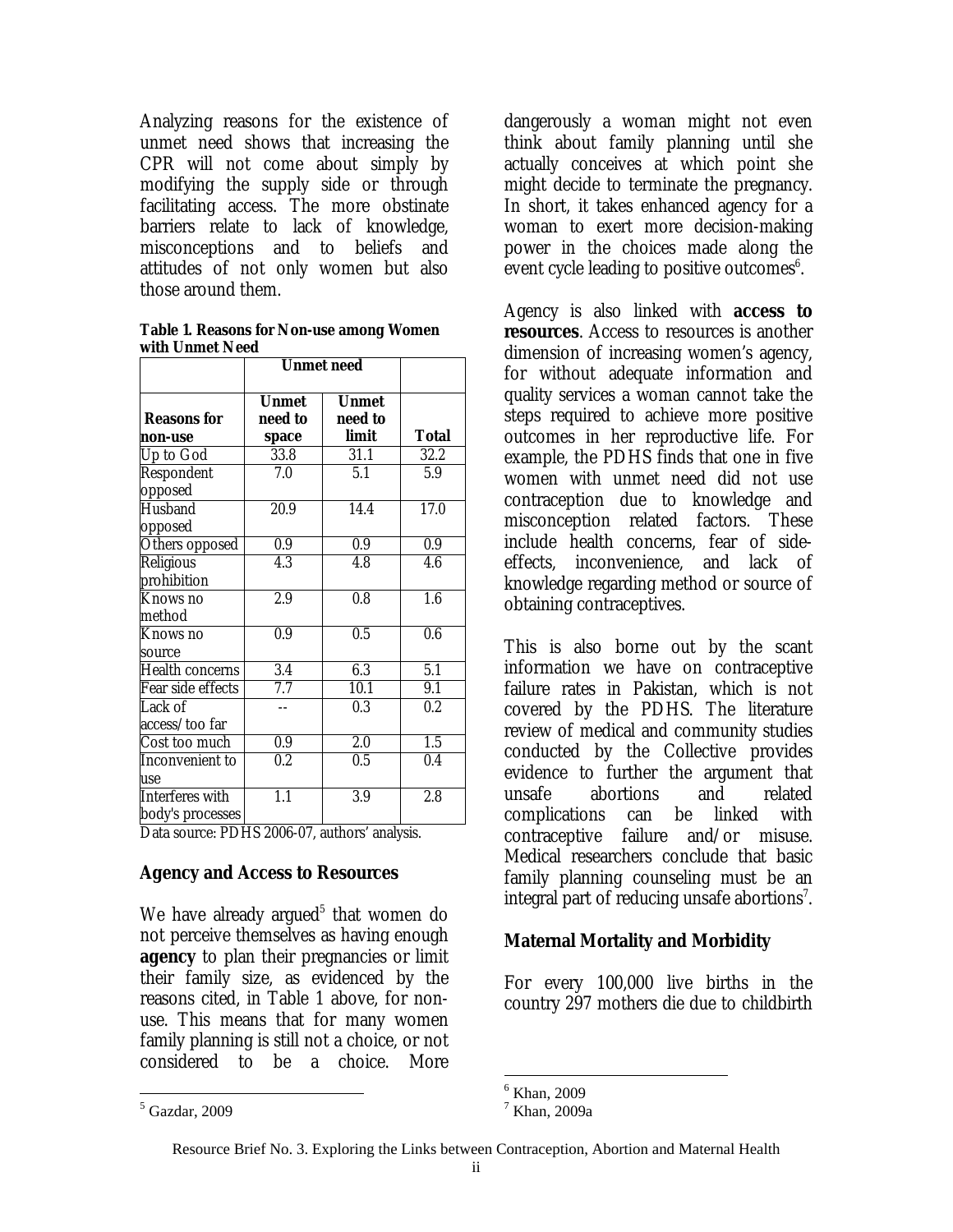or pregnancy related complications<sup>8</sup>. Childbirth is the leading cause of death among women of reproductive age; i.e. one in five women aged 12-49 die due to childbirth related complications (Table 2). Spontaneous and induced abortion related complications account for 6% of all maternal deaths (Table 3).

**Table 2. Causes of Female Deaths (aged 12- 49)** 

| <b>Cause of death</b>                         |                                 | Total % | Most<br>susceptible<br>age-groups |
|-----------------------------------------------|---------------------------------|---------|-----------------------------------|
| 1.<br>Pregnancy,<br>childbirth.               | puerperium                      | 20%     | 25-39                             |
| All Cancers<br>$2^{\circ}$                    |                                 | 11%     | $40 - 49$                         |
| 3. Tuberculosis                               |                                 | 10%     | $< 20-24$ , 30-39,<br>45-49       |
| 4. All other<br><b>Infectious</b><br>diseases |                                 | 10%     | $< 20.25 - 34$                    |
| 5.<br>tract                                   | Diseases of<br>gastrointestinal | 9%      | 20-24.44-49                       |

Data Source: *PDHS 2006-7*, p.175

| <b>Table 3. Causes of Maternal Deaths</b> |
|-------------------------------------------|
|                                           |

| 27%<br>14%<br>10% |
|-------------------|
|                   |
|                   |
|                   |
| 8%                |
| 6%                |
| 6%                |
| 6%                |
| 2.5%              |
| 5.5%              |
|                   |

Data Source: *PDHS 2006-7*, p.180

 $\overline{a}$ 

Death however is not the only risk that women face when pregnant or giving birth; there is also the possibility of serious illness/injury. These illnesses cover headaches to hemorrhages or

fistulas (perforation in the vagina or rectum generally caused by prolonged labor). According to a report of the Society of Obstetricians and Gynecologists of Pakistan, for every childbirth/pregnancy related death approximately 12.5 women are likely to suffer morbidity<sup>[9](#page-3-1)</sup>.

We know from the PDHS that less than half of these women will seek treatment for these  $problem<sup>10</sup>$ . If not treated properly, these complications, especially severe ones such as fistulas and heavy vaginal bleeding, can develop into chronic problems and result in women withdrawing or being isolated from social activities.

Access to safe services remains a critical factor in maternal health, but a more nuanced understanding of access is needed. The majority of women in Pakistan (more than 60%) still prefer to use of *dais* (untrained traditional birth attendants) and other unsafe service providers for deliveries<sup>11</sup>. Qualitative research by the Collective suggests that this may still be the case even when women may have access to safer services. Further research is needed to explore women's experience of medical services as well as their relationships with unsafe providers; it may be that they have more access and higher comfort levels with the latter.

### **Could contraception save lives?**

PDHS data can be used to calculate the impact of contraception on maternal outcomes. Applying the current rate of pregnancy related maternal mortality to

 $\overline{a}$ 

<span id="page-3-0"></span><sup>&</sup>lt;sup>8</sup> National Institute of Population Studies and Macro International Inc. 2008, p.179. This is the pregnancy-related maternal mortality ratio, i.e. deaths that occurred while the woman was pregnant, during childbirth, or within 6 weeks after delivery. The maternal mortality ratio (i.e. direct or indirect maternal death) is 276 deaths per 100,000 live births.

<span id="page-3-3"></span><span id="page-3-2"></span><span id="page-3-1"></span>

<sup>&</sup>lt;sup>9</sup> SOGP, 2009, p<br><sup>10</sup> National Institute of Population Studies and Macro International Inc. 2008, p. 110.<br> $\frac{11}{11}$  ibid., p. 177.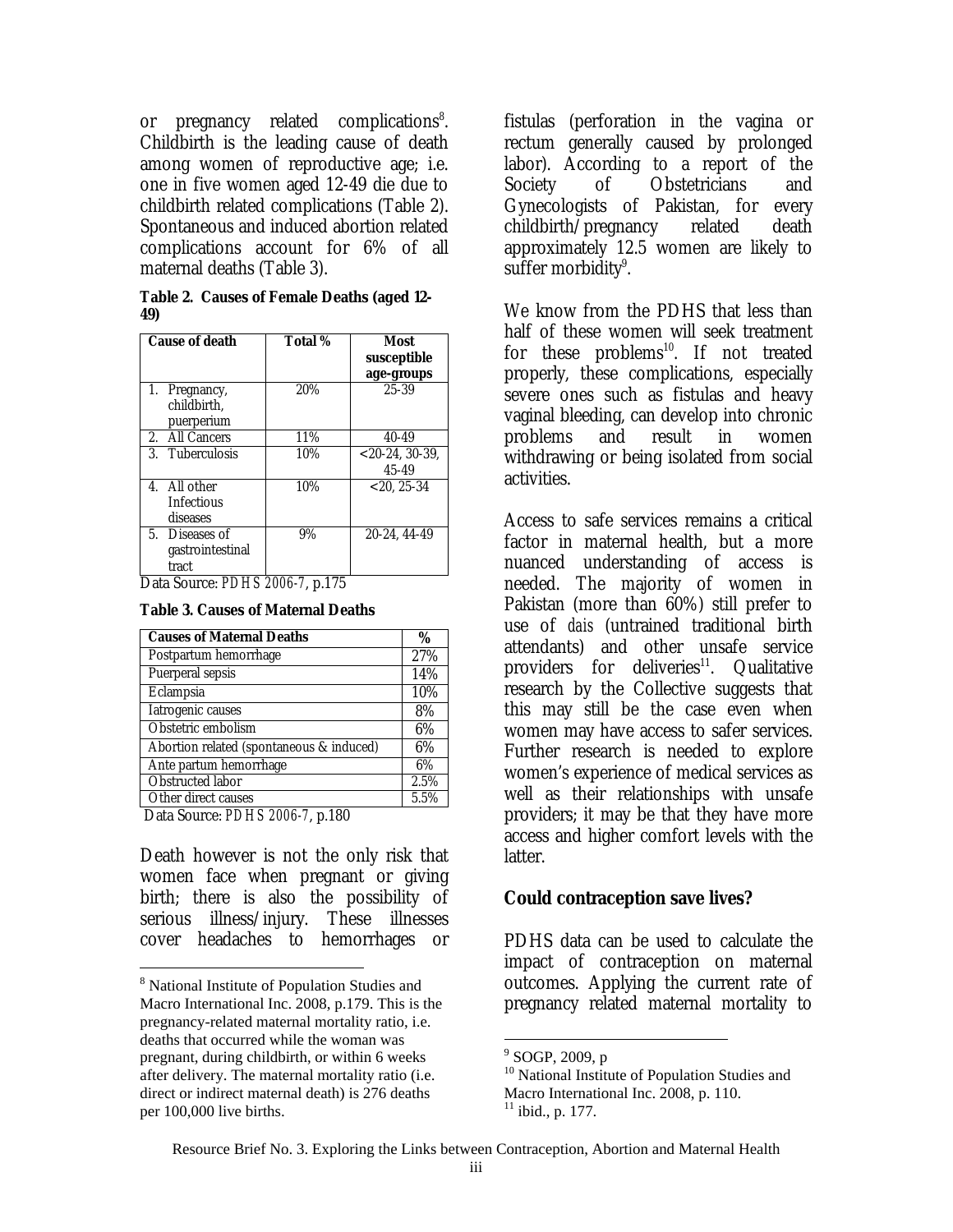the estimate of current eligible female population (i.e. married and of childbearing age) that is likely to give live birth we can expect 31,482 mothers to die in Pakistan in a year. Given the estimate of childbirth related morbidity, an estimated 393,525 women can be expected to experience morbidity.

One way to reduce pregnancy/childbirth related deaths and illnesses is to reduce the number of unwanted pregnancies through the use of effective contraception. We know (from the PDHS) that that more than a quarter of all pregnancies were unwanted. Preventing those pregnancies through contraceptive use (assuming 100% effectiveness) could have averted 8,500 maternal deaths and 106,250 maternal morbidities.

If unmet need was to be completely eliminated and the CPR went up to 55% (current use plus unmet need) then we could expect around a 36% decline in maternal mortality.

While these numbers show that contraceptive use could directly save women's lives, the linkages are not as clear cut as we would like. For example, in the case of India, Bangladesh and Nepal despite high contraceptive prevalence rates the maternal mortality figures appear more dire than in Pakistan (Table 4). Table 4 shows that Sri Lanka has the highest CPR as well as the lowest MMR; one should also bear in mind that the country has the highest literacy rate, among countries listed here. Thus, without reference to concepts of women's agency and access to resources, we must refrain from attributing changes in maternal mortality to shifts in contraceptive prevalence.

| Table 4 <sup>12</sup> . Comparison CPR and MMR |  |
|------------------------------------------------|--|
| amongst South-Asian Countries                  |  |

| <b>Country</b>          | <b>CPR</b>   | Unmet       | <b>MMR</b> |
|-------------------------|--------------|-------------|------------|
|                         | (Percentage) | <b>Need</b> | (female)   |
|                         | of married   |             | deaths     |
|                         | women        |             | related to |
|                         | currently    |             | childbirth |
|                         | practicing   |             | per        |
|                         | family       |             | 100,000    |
|                         | planning)    |             | live       |
|                         |              |             | births)    |
| Pakistan                | 30%          | 25%         | 297        |
| $(2006-07)$             |              |             |            |
| <b>Bangladesh</b>       | 56%          | 17%         | 351        |
| (2007)                  |              |             |            |
| India (2005-            | 56%          | 13%         | $450^{13}$ |
| 2006)                   |              |             |            |
| Sri Lanka <sup>14</sup> | 68%          | n/a         | 58         |
| Nepal                   | 48%          | 25%         | 281        |
| (2006)                  |              |             |            |

In our use of the event cycle<sup>15</sup> as a way to understand how maternal outcomes are linked with unsafe abortion, we have established that there are many decisions and preventive practices (including contraceptive use) along the road to maternal morbidities and mortality. At every stage a woman need to exercise agency, as well as have access to all the necessary resources (including knowledge, transport, and the existence of quality health services), in order to ensure her well-being. The critical question not only for Pakistan but for other similar countries is whether these factors have been built into practices along all stages of the event cycle, not just at certain junctures.

# **Need for further research**

There is dearth of qualitative and quantitative studies, in Pakistan, that explore the links between determinants of women's agency/autonomy and their

<u>.</u>

<span id="page-4-0"></span><sup>&</sup>lt;sup>12</sup> MEASURE, Demographic and Health Surveys<br><sup>13</sup> United Nations. [accessed January 11, 2010]<br><sup>14</sup> ibid. <sup>15</sup> Khan. 2009.

<span id="page-4-2"></span><span id="page-4-1"></span>

<span id="page-4-3"></span>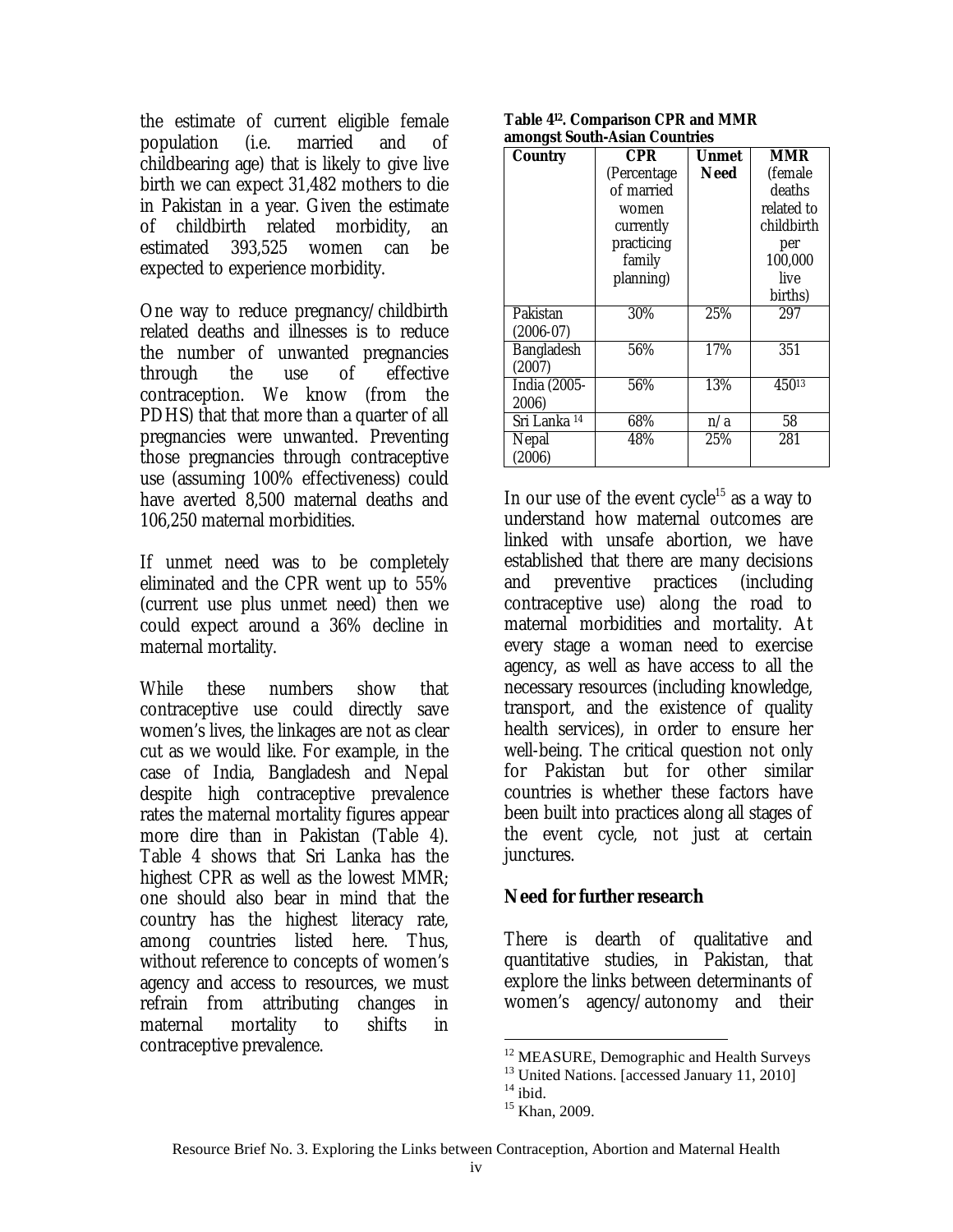health outcomes, including reproductive health. Studies on maternal/reproductive health in Pakistan, including the PDHS, have tended to focus on sociodemographic factors such as age, education, parity and economic class. Research from other parts of the world, such as India, have shown that while important, socio-demographic factors are not reliable indicators of women's status rather more direct measures need to be used<sup>16</sup>. Such measures include women's ability to control household finances, ability to act on health care related decisions and their freedom of movement. If policies to increase CPR are made without regard to issues of women's agency, the results will be inadquate.

## **Implications and Recommendations**

- Policies and programmes run by the government would be more successful if they were all premised upon enhancing women's agency as a goal for all dimensions of her life. This includes the ability to take decisions regarding marriage, sexual relations, education, employment and more.
- Government needs to run safe, accessible, quality reproductive health services; in short provide the resources for women to exercise their agency vis-à-vis reproductive health.
- While we seem to have overcome cost in this area, a lot more work needs to be done with regard to effective knowledge dissemination and nuances involved in access to services. This should also include medical facts and findings on side-effects, treatment of side-effects and information about alternative methods of contraception.
- Further data on determinants of women's agency in Pakistan is

required to hone in on issues that impede and those that enhance a woman's ability to not only make the right choices regarding her health but to also act upon them.

#### **References**

Bloom, Shehla S., Wypij, David and Das Gupta, Monica. 2001. Dimensions of Women's Autonomy and the Influence on Maternal Health Care Utilization in a North Indian City. *Demography* (Population Association of America), Vol. 38(1), Feb 2001: 67-78.

Bongaarts, John and Westoff, Charles F. 2000. The Potential Role of Contraception in Reducing Abortion. 2000. *Studies in Family Planning*, Vol. 31(3):193-202.

Casterline, John and Arif, Mohammad Shafique. 2003. *Unwanted Pregnancy and Post Abortion Complications: Dealing with Unwanted Pregnancies: Insights from Interviews with Women*. Islamabad: Population Council.

Gazdar, Haris. 2009. Unsafe *Abortion-Related Morbidity and Mortality in Pakistan: Communicating "Unmet Need" Across Disciplines*. Resource Brief No.1. Karachi: Collective for Social Science Research.

Khan, Ayesha*.* 2009. *Using the Event Cycle Approach for Research and Programmes*. Resource Brief No.2. Karachi: Collective for Social Science Research.

Khan, Ayesha. 2009a. *Unsafe Abortion-Related Morbidity and Mortality in Pakistan: Findings from a Literature Review*. Research Output No. 2. Karachi: Collective for Social Science Research.

MEASURE Demographic Health Surveys, Country Reports.

[http://www.measuredhs.com/pubs/search/searc](http://www.measuredhs.com/pubs/search/search_results.cfm?Type=5&srchTp=type&newSrch=1) [h\\_results.cfm?Type=5&srchTp=type&newSrch=1](http://www.measuredhs.com/pubs/search/search_results.cfm?Type=5&srchTp=type&newSrch=1) [Accessed January 11, 2010]

National Institute of Population Studies and Macro International Inc. 2008. *Pakistan Demographic Health Survey 2006-07.* Islamabad: National Institute of Population Studies (NIPS) and Macro International Inc.

<u>.</u>

<span id="page-5-0"></span><sup>&</sup>lt;sup>16</sup> Bloom, Wypij and Gupta, 2001.